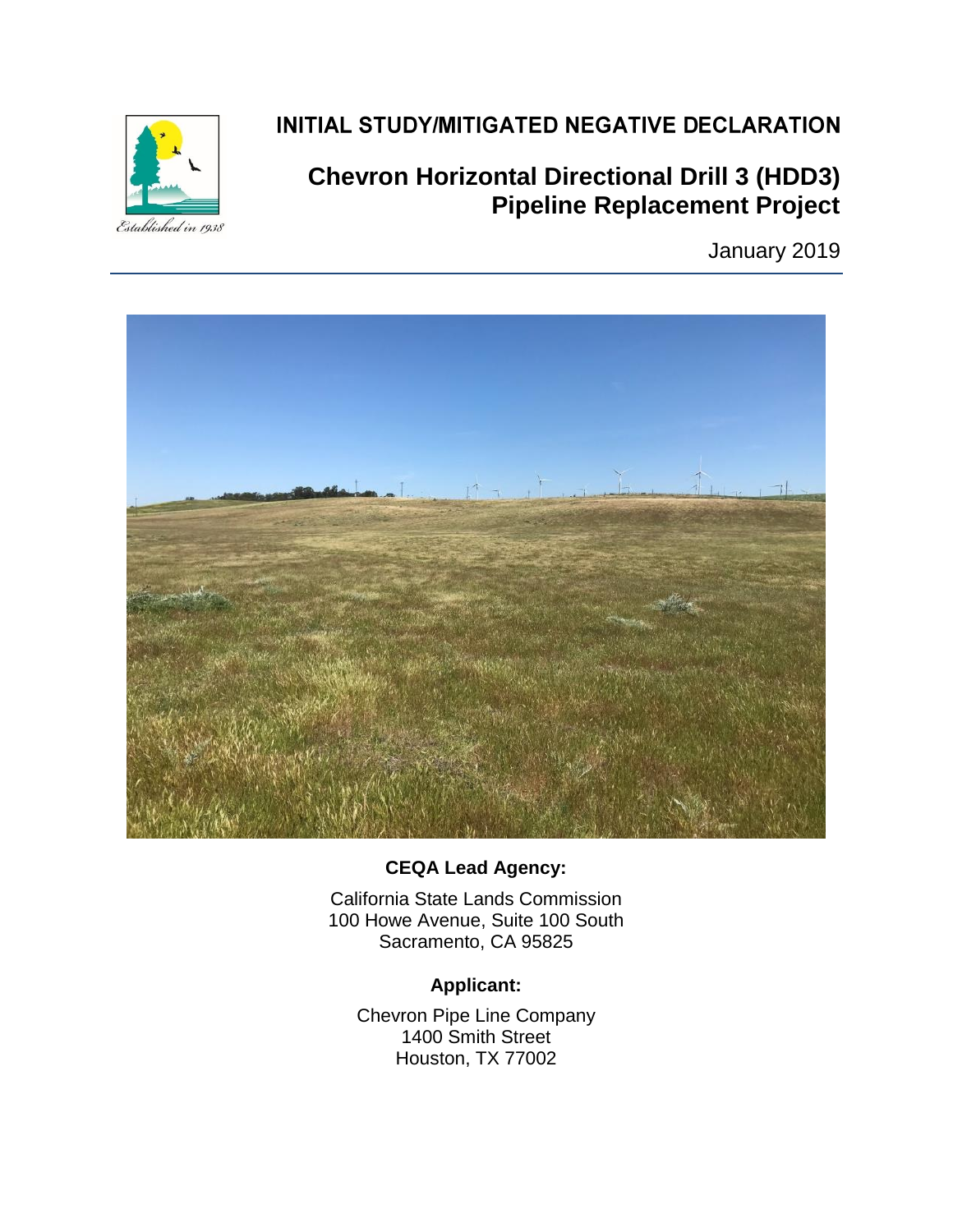

#### **MISSION STATEMENT**

The California State Lands Commission provides the people of California with effective stewardship of the lands, waterways, and resources entrusted to its care through preservation, restoration, enhancement, responsible economic development, and the promotion of public access.

#### **CEQA DOCUMENT WEBSITE**

[www.slc.ca.gov/Info/CEQA.html](http://www.slc.ca.gov/Info/CEQA.html)

#### **Geographic Location (Lease PRC 3277):**

Grizzly Island Work Site Birds Landing Work Site Latitude: N121.917826 Longitude: 38.097002 NAD83 Datum

Latitude: N121.897836 Longitude: 38.1348354

Cover photo: Birds Landing Area (Photo courtesy of AECOM)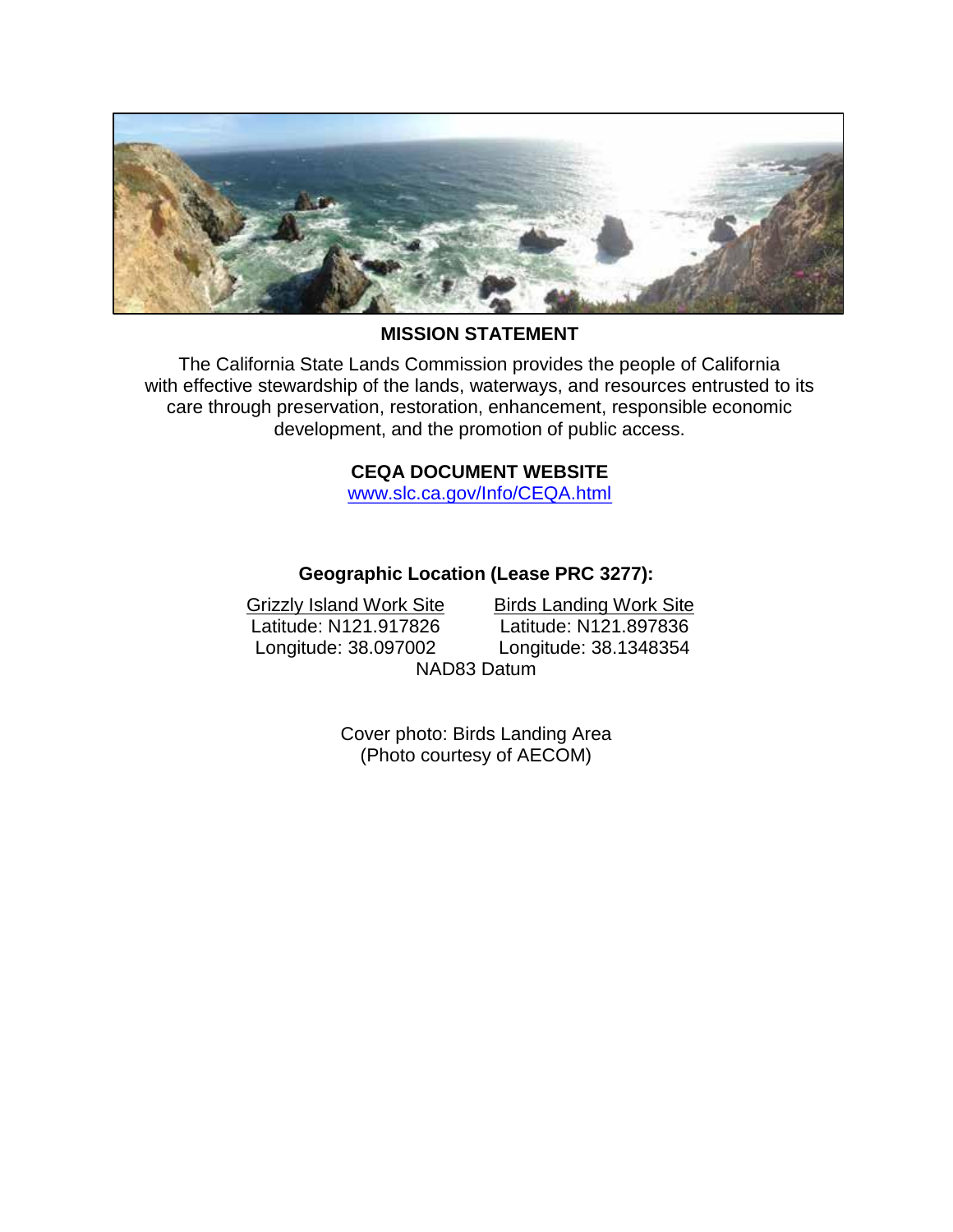This mitigated negative declaration (MND) has been prepared by the California State Lands Commission (Commission or CSLC), as lead agency under the California Environmental Quality Act (CEQA) (Pub. Resources Code, § 21000 et seq.), to analyze and disclose the environmental effects associated with the Chevron Horizontal Directional Drill 3 (HDD3) Pipeline Replacement Project (Project). The Project would authorize Chevron Pipe Line Company (CPL or Applicant) to replace, in kind, part of 7 CPL's Bay Area Products Line (BAPL) system,<sup>1</sup> specifically a segment of the 8-inch Pittsburg-to-Sacramento lateral pipeline that traverses an area located in Solano County (Figure ES-1). The pipeline segment is covered under General Lease – Right-of-Way Use No. PRC 3277.1, which the CSLC issued to Chevron on October 13, 2016, and expires on October 12, 2041.

 Recent inspections on the Pittsburg-to-Sacramento lateral pipeline, installed in 1966, identified pipeline anomalies (i.e., potential minor imperfections of the pipe's walls). To eliminate the anomalies, CPL proposes to replace an approximately 2.5-mile pipeline segment that runs through the Grizzly Island Wildlife and Birds Landing Areas in Solano County. The replacement pipeline would be the same diameter as the existing pipe. The Project would not increase the capacity or throughput of the BAPL. The new pipe would be installed by using horizontal directional drilling (HDD) under Suisun Marsh from two entry points located at the Birds Landing Work Site (BLWS) and Grizzly Island Work Site (GIWS).

 The CSLC concluded that an MND is the appropriate CEQA document for the Project. The initial study identifies potentially significant impacts related to pipeline replacement; however, after analyzing all of the impacts, the CSLC staff believes that mitigation measures (MMs) incorporated into the Project and agreed to by CPL would avoid or mitigate those impacts to a point that no significant impacts would occur.

 $\overline{a}$ 

<sup>&</sup>lt;sup>1</sup> The BAPL pipeline system consists of a trunk line that originates at the Richmond Refinery in Richmond and runs to Bethany Station near Brentwood. Three pipeline legs branch from the trunk line: one line from Pittsburg north to Sacramento; a second line from Bethany Station south to the community of Banta in San Joaquin County; and the third line from Bethany Station to San Jose. The BAPL is used to transport refined products (e.g., gasoline, diesel, jet fuel) from the Richmond Refinery to the locations described above.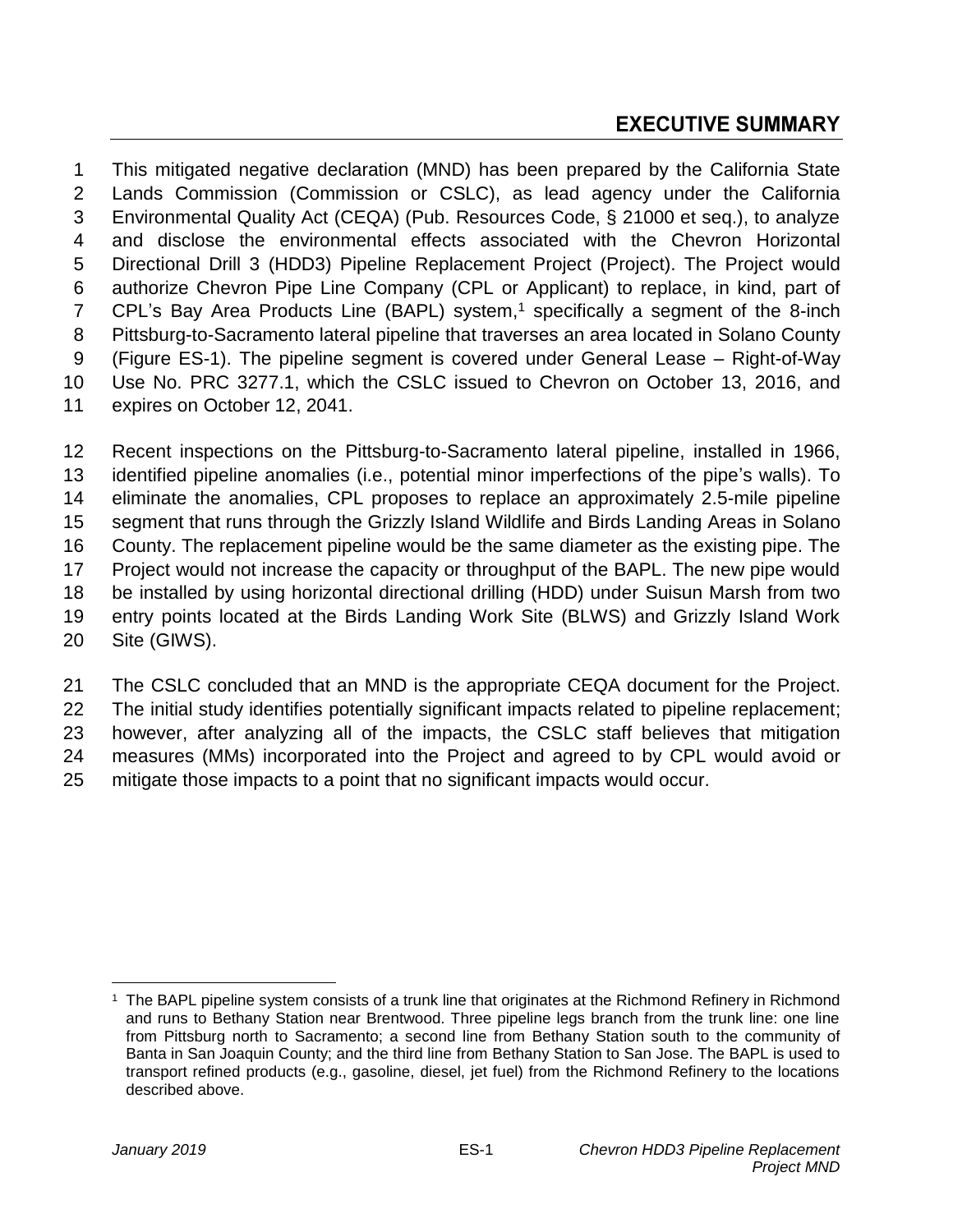

**Figure ES-1.Project Location**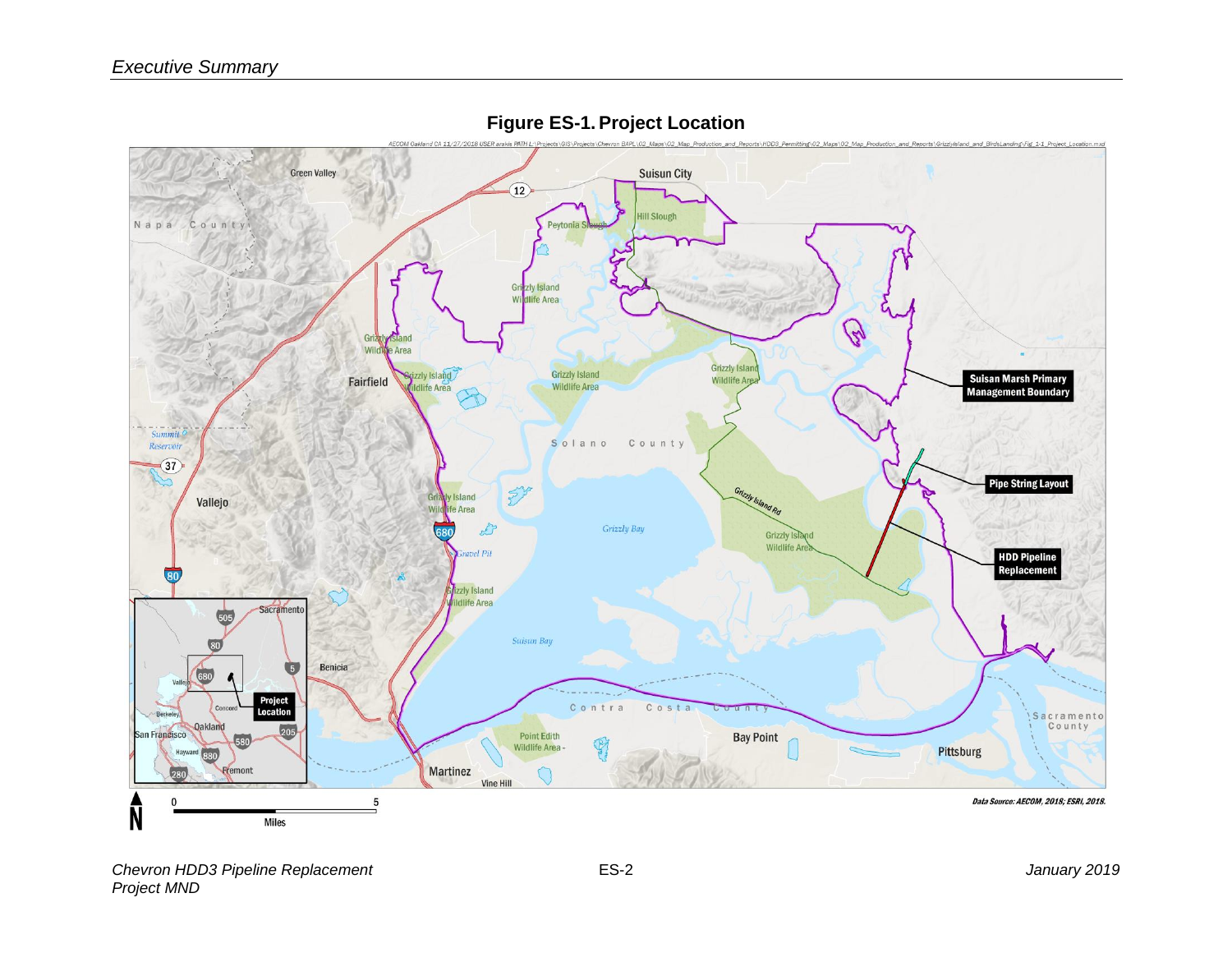## **PROPOSED PROJECT**

 CPL is proposing to replace an approximately 2.5-mile portion of an 8-inch lateral pipeline that traverses an area primarily within Suisun Marsh from Grizzly Island Road to Birds Landing Road in Solano County. The Project would replace this portion of CPL's Pittsburg-to-Sacramento lateral pipeline with a new segment of the same diameter as the existing pipe to address anomalies in that portion of the pipeline and reduce the potential for impacts from future maintenance and repairs in Suisun Marsh.

 The Project area would have two entry points from which the horizontal drilling would occur, located at the Birds Landing Work Site (BLWS) and Grizzly Island Work Site (GIWS) (Figure ES-2). As described further below, the BLWS is located north of Birds Landing Road in Solano County and is predominantly disturbed farmland. The GIWS is a predominantly upland area located north of Grizzly Island Road, within the Grizzly Island Wildlife Area. The wildlife area is under the jurisdiction of the California Department of Fish and Wildlife (CDFW) and managed pursuant to the Suisun Marsh Preservation Agreement.

## **Birds Landing Work Site**

 The BLWS is an approximately 20-acre work site located north of Birds Landing Road on privately owned, non-irrigated farmland and grazing land (Figure ES-2). Portions of the site and access road are within the Primary Management Area of Suisun Marsh. The Project would require creation of a work site, which would be placed directly on the ground surface. Vegetation trimming may be necessary, but the ground surface would not be cleared to bare ground. Construction mats and temporary fill may be placed if needed to provide a stable work surface that would accommodate the drilling rig and other equipment and materials at the work site.

 Equipment at the BLWS would include an approximately 50-foot long drilling rig driven by an approximately 1,700-horsepower diesel power unit, and has a 750,000-pound or greater pushing/ pulling capacity. The rig would include a "dead-man" system consisting of steel road plates or similar for load distribution and installed in front of the drilling rig for counterbalance. Other equipment stationed on the work site during construction would include containers, tanks for mixing drilling fluid or "drilling mud", pumps to transfer the drilling fluid though the system, and several water tanks.

 The BLWS would include a system to clean the drilling fluid for reuse (recycling) during drilling. A control unit mounted on a drop deck trailer would provide climate-controlled housing for the drill operator and surveyor. All rig controls and monitoring gauges would be housed in the control unit, along with the equipment used to monitor and record the signals received from the down-hole directional equipment. Portable sanitary facilities for workers and covered, latched trash receptacles would also be available on-site.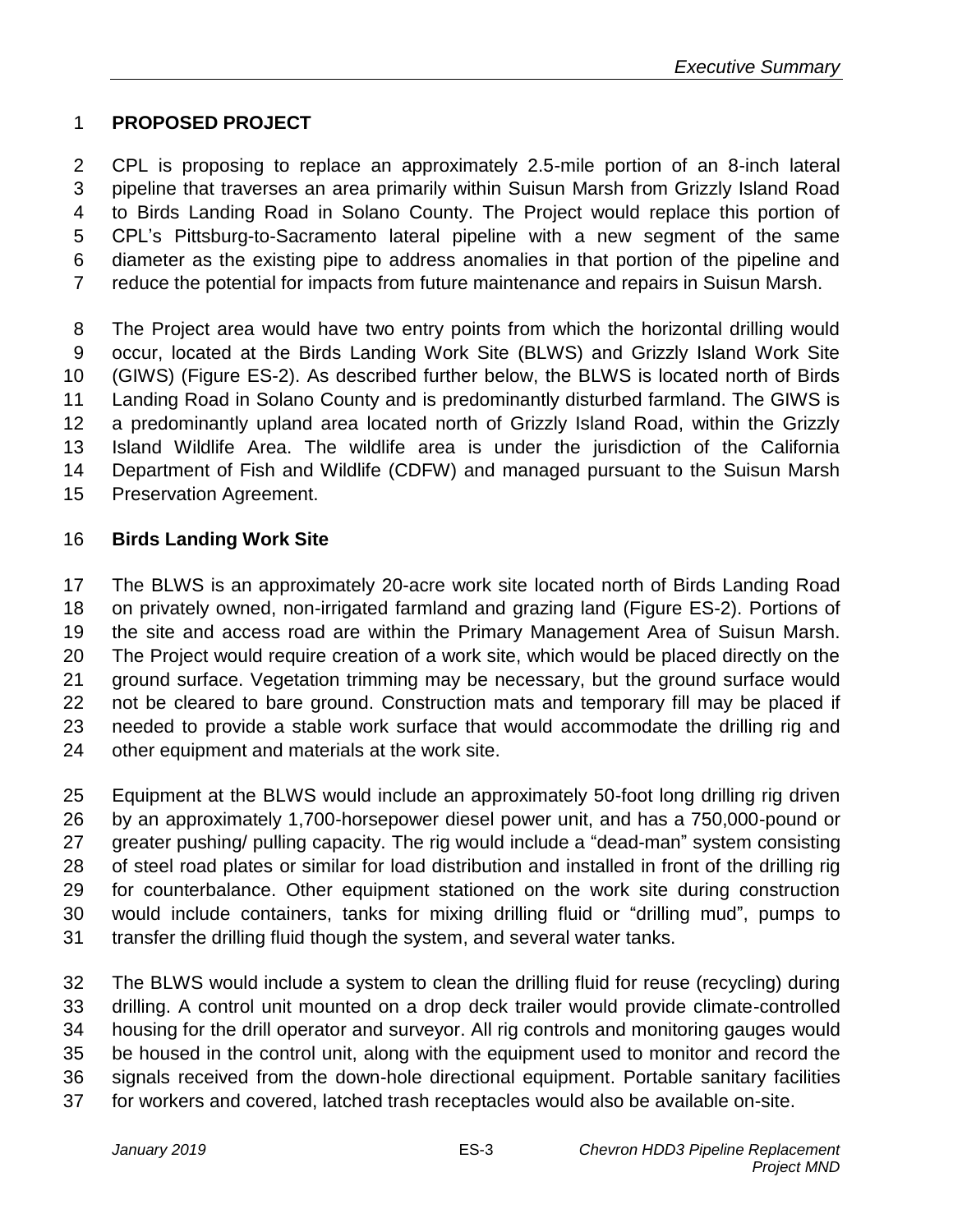

#### **Figure ES-2.Project Area**

*Chevron HDD3 Pipeline Replacement* ES-4 *January 2019 Project MND*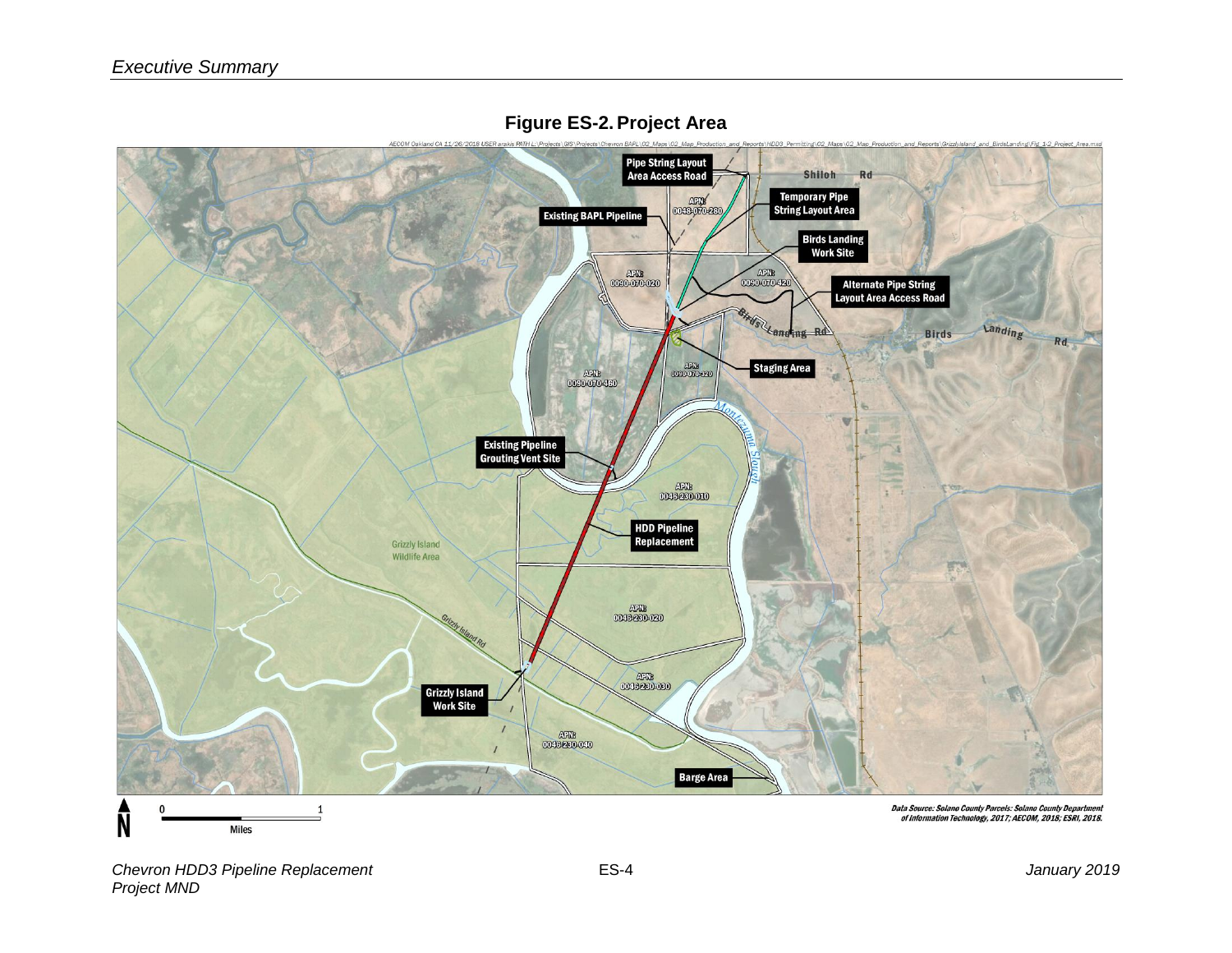- An approximately 150-foot-wide by 4,500-foot-long, temporary work area for pipe string
- fabrication would be located north of the BLWS drilling rig (Figure ES-2). The pipe string
- would be assembled from 40-foot sections of pipe and laid out on rollers in three parallel
- segments along the pipe string layout area, before installation in the borehole.

## **Grizzly Island Work Site**

 The Grizzly Island Work Site is an existing work site that was used previously for the Mallard Farms HDD project. This work site would be reused for the HDD3 Project before being removed and restored. The pad was constructed using clean fill material to

provide a level, stable work surface for the drilling operation.

 The GIWS measures approximately 200 by 300 feet and is located north of Grizzly Island Road, within the boundaries of the Grizzly Island Wildlife Area (Figure ES-2). The wildlife area is under the jurisdiction of CDFW. The surrounding wildlife area consists of seasonally inundated managed brackish marsh, but the habitat in the immediate work site is predominantly upland.

 Equipment used at this site would be similar to the equipment at the BLWS, including a similarly sized drilling rig.

## **Horizontal Directional Drilling and Pipeline Installation**

 The Project would use an "intersecting drill" method of horizontal directional drilling (HDD) consisting of two entry points, one at the BLWS and the other at the GIWS. Drilling would be completed in three stages:

- The first stage would consist of directionally drilling a pilot hole at approximately 120 feet below the surface and along the existing pipeline alignment. Drilling of this hole would start from each end and would meet at an intersection point along the drilling path.
- The second stage would involve reaming the smaller, conjoined pilot hole to the appropriate size for the outer diameter of the new pipe to be installed.
- The third stage would be the installation of the new section of pipe (also known as the pipe string or back string). The new pipeline would be pulled through the drilled hole, beginning from the BLWS, and pulled southward to the GIWS. This pipe string would be constructed of 40-foot pipe joints laid out and welded together north of the BLWS.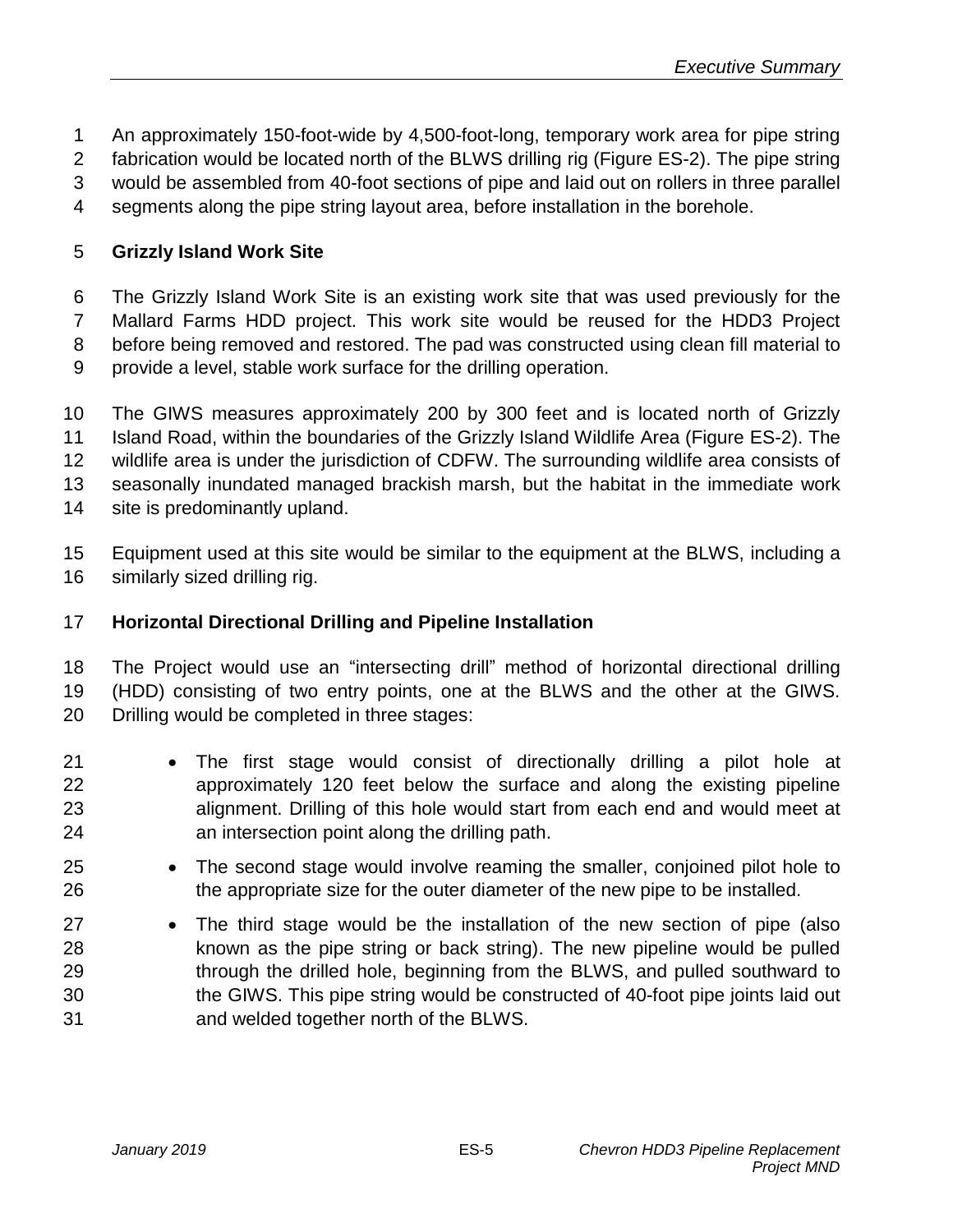## **Grouting of Existing Pipeline and Relocation of Valve Site**

 The existing segment of pipe between the BLWS and GIWS would not remain in operation and would be filled with grout. A temporary air vent would be placed onto the existing line to allow air to escape and grout to fill the line completely. A portion of the line would be excavated just north of Montezuma Slough to install the vent.

 When installed, the proposed replacement pipeline would bypass an existing valve station currently located on Birds Landing Road. These valves are required for safe pipeline operation. The existing valve station would be relocated approximately 650 feet northward to the proposed BLWS drill site, to accommodate the new pipeline alignment. The existing valve station would be dismantled and the portion of the existing BAPL pipe between the valve station and the BLWS tie-in point would be removed. The site would be restored in accordance with landowner and right-of-way agreements.

#### **Demobilization and Site Restoration**

 After completion of construction activities, all equipment and materials would be removed from the work sites, the location of the pipeline grouting vent, and the construction staging areas. All materials used to create the drill pads at the GIWS and BLWS, including any construction mats, drill casing, rock fill, and filter fabric, would be removed.

 After completion of the tie-ins and pipeline testing, all temporary structures on-site to support drilling would be removed. As described above, the valve station currently located at the edge of Birds Landing Road would be relocated approximately 650 feet to the northwest.

- Drilling fluid/drilling mud waste and soil cuttings would be hauled by truck from the work sites for disposal at an appropriate, permitted disposal facility consistent with a waste management plan that would be developed to support the Project.
- All areas of disturbed ground would be restored at the completion of Project work.

#### **ENVIRONMENTAL IMPACTS AND PROPOSED MITIGATION MEASURES**

 The environmental issues checked in Table ES-1 have the potential to be affected by this Project. A checked box indicates that at least one impact would be a "potentially significant impact." The Applicant has agreed to Project revisions, including implementation of mitigation measures, that would reduce the impacts to "less than significant with mitigation," as detailed in Section 3.0, *Environmental Checklist and Analysis,* of this MND. Table ES-2 lists the proposed MMs designed to reduce or avoid